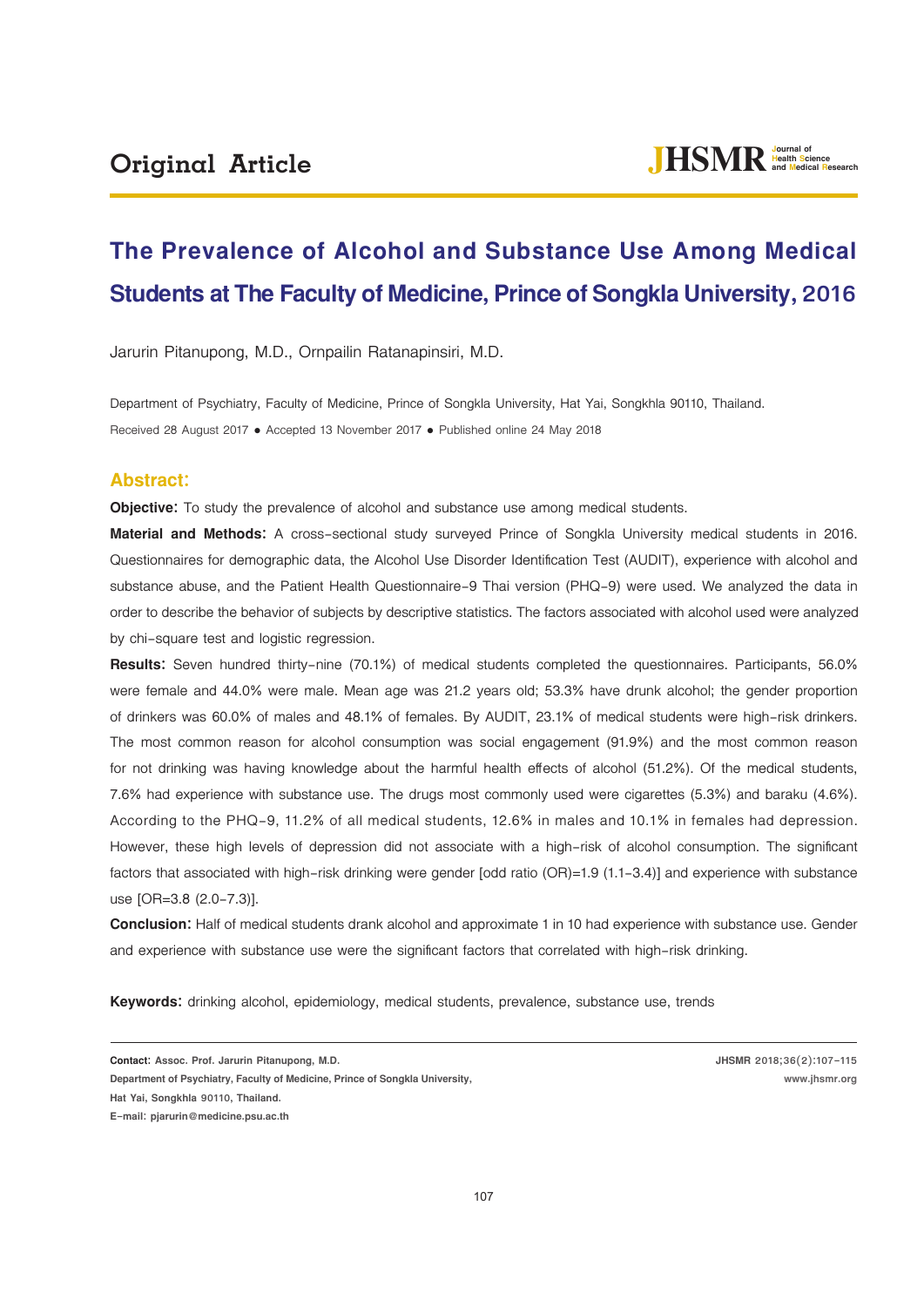# **Introduction**

Chronic stress among medical students affects their academic performance and leads to depression, addictive substance use and suicide. $1$  Several studies have examined the prevalence of alcohol intake or misuse in medical students.<sup>2,3</sup> One study found that the prevalence of alcohol use among senior medical students in 23 medical schools was  $87.5\%$ ,<sup>4</sup> in first, second, and third-year medical students it was  $91.8\%, 586.0\%^2$  and 95.0%,<sup>5</sup> respectively. In Western countries, the study found that the percentage of students who are current drinkers rose between 1973, 1990 and 2002 (p-value<0.05). This rise was seen predominantly in females. The mean weekly consumption and mean number of units consumed in the past month rose between 1990 and 2002. This rise was seen in both males (p-value<0.010) and females (p-value<  $0.001$ ). $3$ 

In the United Kingdom, 45.0% of 194 first-year medical students reported drinking experiences. There were significant positive associations between alcohol consumption and experiences such as missing class, becoming more sexually active, and getting into a physical fight or argument. $^{\rm 6}$  There were also significant positive associations between the personality characteristic of psychoticism. $6,7$  or depression $8-10$  and alcoholism.

In Southern Iran, 22.0% of the male and 8.0% of the female medical students had a history of at least one episode of substance abuse. Of the students surveyed, 12.5% reported using substances occasionally and 8.0% reported using substances regularly. The most important motivator for beginning substance usage was curiosity (59.7%), pleasure seeking (19.2%), release of tension (8.9%) and depression  $(1.3\%)$ .<sup>11</sup>

In 2015, a cross-sectional survey conducted on a sample of 329 medical students at Jimma University reported that the current prevalence of stress was 52.4%.

Academic related stress was the main source of stress among 281 (88.6%) students. The prevalence of stress was high during the initial three years of study. Stress was a significant problem among medical students but had a negative correlation with academic achievement. Year of study, income, and substance use were associated with stress.<sup>1</sup> In medical students with addiction, stress was significantly associated with alcohol intake [adjusted odds ratio (OR)=1.9, 95% confidence interval (CI)=1.0-3.6].

In 2005, a study surveying the prevalence of drinking problems among medical students at Khon Kaen University, Thailand found that 6.4% of medical students had a drinking problem, 1.6% of medical students were hazardous drinkers, 2.6% of medical students were harmful use and 2.4% of medical students were alcohol dependent. The number of medical students that had a history of drinking was associated with academic year and gender.<sup>12</sup>

In 2015, a cross-sectional study surveying all medical students at the Faculty of Medicine, Prince of Songkla University found 26.6% had a history of drinking. History of drinking was significantly associated with happiness status. However, this study did not investigate other addictive substance use or other associated factors of alcohol and addictive substance use.<sup>13</sup>

The previous study did not survey about other addictive substance use or other associated factor of alcohol use so the insight study of prevalence and associated factors of alcohol used would lead to applied knowledge for prevention alcoholism problem among Prince of Songkla University's medical students and enhancement of their awareness of the problem.

#### **Objective**

1. To study the prevalence of alcohol and substance use among medical students.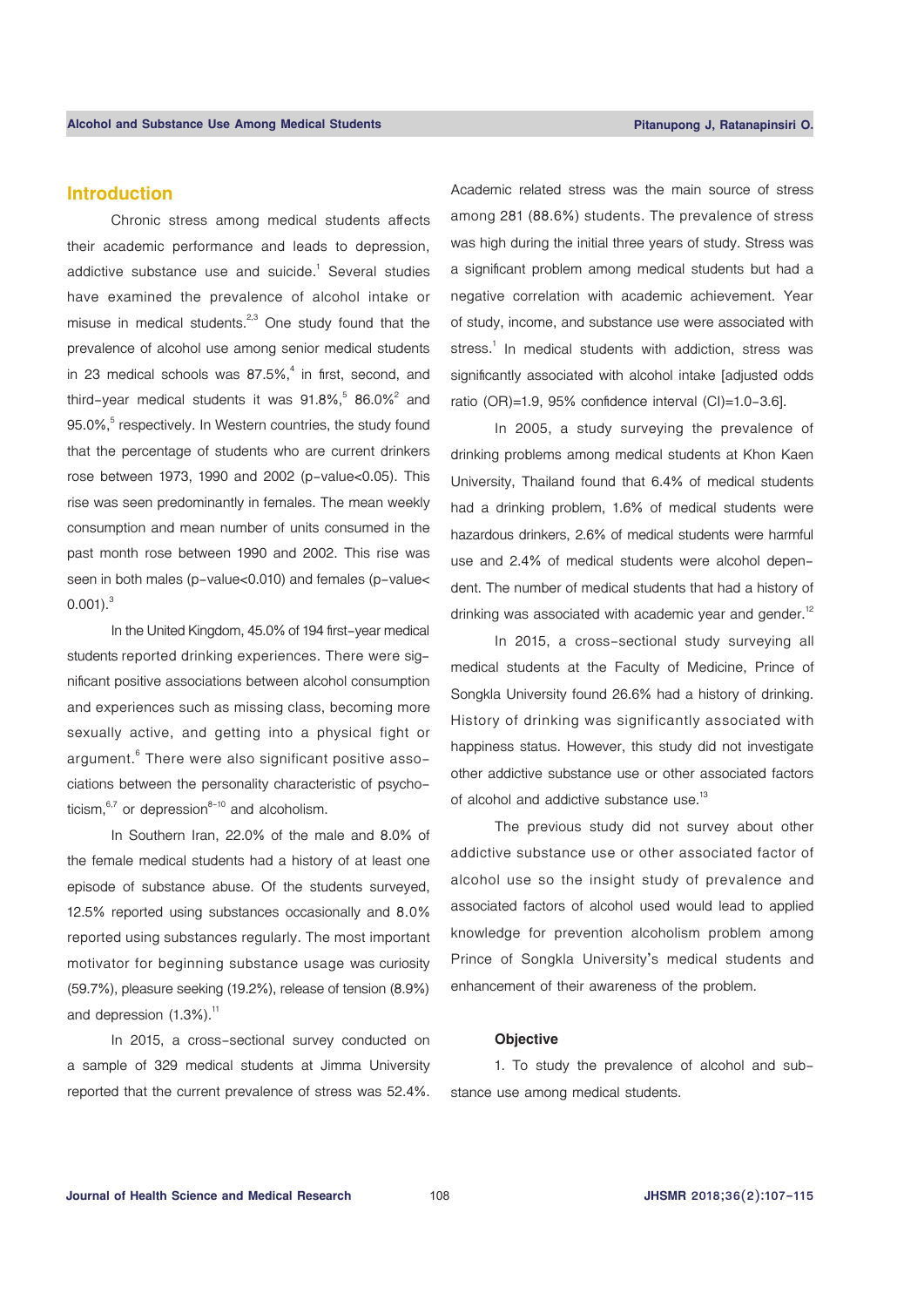2. To study the associated factors of alcohol use in medical students.

# **Material and Methods**

# **Ethical consideration**

This study was approved by the Ethics Committee of the Faculty of Medicine, Prince of Songkla University (REC: 59-391-03-4).

## **Study design**

Cross-sectional study conducted in order to survey the data of medical students from March to June 2017.

# **Population**

One-thousand and fifty-five medical students categorized by academic year as follows: 194 persons from  $1<sup>st</sup>$  year, 176 persons from  $2<sup>nd</sup>$  year, 190 persons from  $3<sup>rd</sup>$  and  $5<sup>th</sup>$  year, 133 persons from  $4<sup>th</sup>$  year and 172 from  $6<sup>th</sup>$  year.

#### **Inclusion and exclusion criteria**

Inclusion criterion was medical students currently studying in the Faculty of Medicine, Prince of Songkla University, 2016.

Exclusion criterion was medical students who could not complete the questionnaire.

#### **Methodology**

A research assistant contacted the medical students in class, assured that their identities would be protected and all the participants retained the right to withdraw from the research at any time. The medical students considered whether to participate in the study or not then research assistant distributed self rating questionnaires. There were 2 options for submitting

the questionnaire, place it in the wrapped box at the front of the classroom or drop it in a wrapped box located at the psychiatry department at a later time. Thus, participant confidentiality was protected.

#### **Instruments**

The questionnaire comprised 4 parts. (1) Demographic characteristics included age, academic year, religious preference, cumulative grade point average (GPA), hometown, parental marriage status, income and underlying disease. (2) The alcohol use disorder identification test (AUDIT): a 10-item screening tool. The minimum and maximum scores were 0-4 for each question. The cut-off score was ≥8 with 0.95% sensitivity and 0.80% specificity.<sup>14</sup> The score was  $<8$ , it indicated low-risk drinker. If the score was ≥8, it indicated a hazardous drinker (8-15) or harmful user (16-19) or alcohol dependence  $(\geq 20)$ .<sup>15</sup> (3) Experience with alcohol and substance use consisted of 4 questions. (4) Patient health questionnaire-9 Thai version (PHQ-9), which consisted of 9 questions, with a 4-rating Likert Scale for evaluating depression. The minimum and maximum scores were 0-4 for each question. The cut-off score was ≥9 with 84.0% sensitivity, 77.0% specificity, 21.0% positive predictive value and 99.0% negative predictive value. The internal consistency reliability was assessed with Cronbach's alpha of 0.79- 0.87.<sup>15</sup> When the score was  $\geq$ 9, it indicated depression.<sup>16</sup>

# **Statistical analysis**

All data were analyzed in order to describe the behavior of the sample using the descriptive statistic method. The results are presented as a frequency, percentage, average, standard deviation, median and interquartile range. The associated factors of alcohol use were analyzed by chi-square test and logistic regression.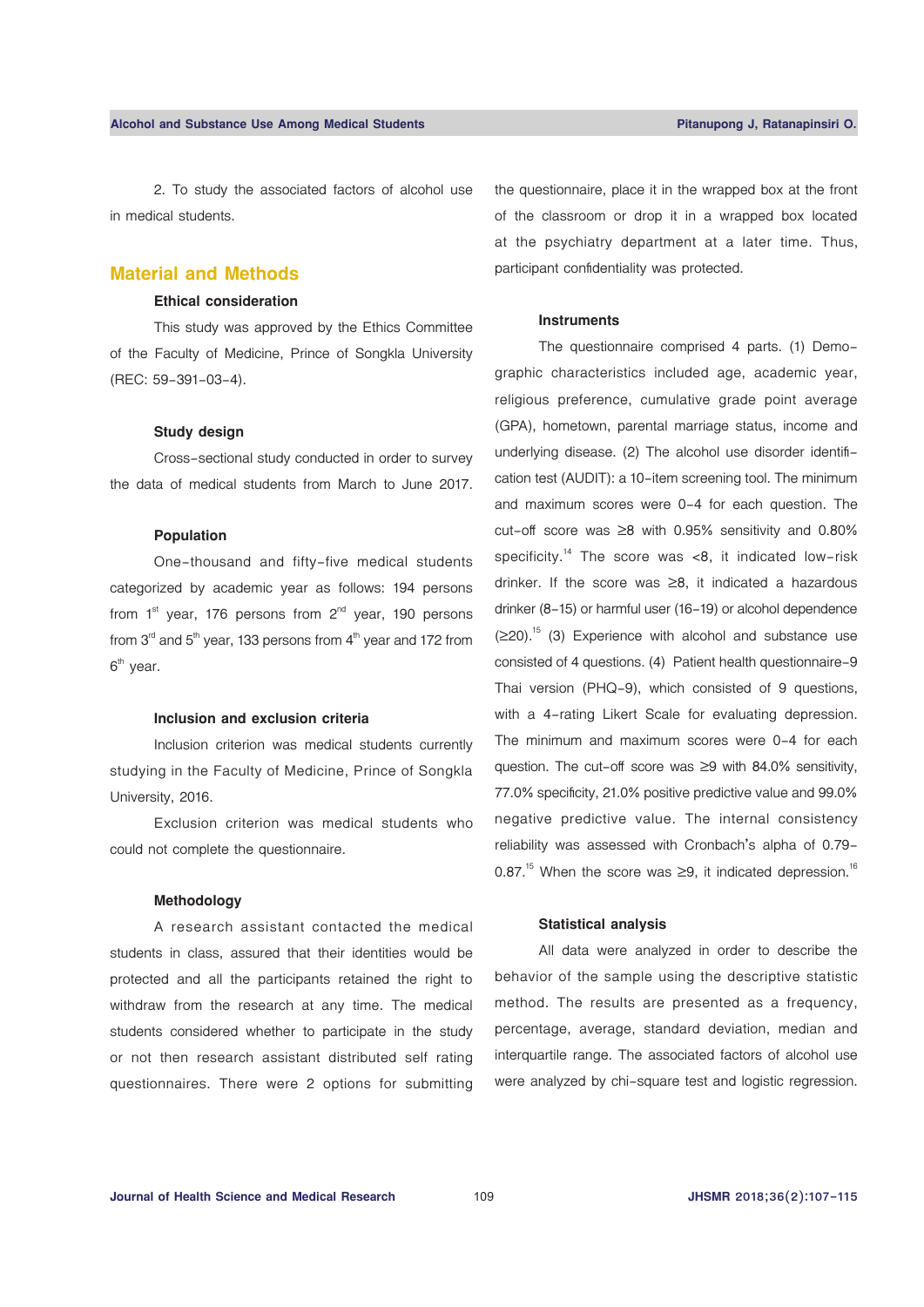# **Results**

#### **Demographic data**

The total number of medical students participating in this study was 739 persons and the response rate was 70.1%. Among the participants, there were 414 females (56.0%) and 325 males (44.0%), (Table 1). Mean cumulative grade point average (GPA) was 3.5±0.3 and medain income (interquartile range) was 8,000 (6,000- 10,000) Baht per month.

### **Table 1** Demographic characteristics (n=739)

| <b>Demographic characteristics</b>   | Number $(\%)$ |  |  |  |
|--------------------------------------|---------------|--|--|--|
| Gender                               |               |  |  |  |
| Male                                 | 325 (44.0)    |  |  |  |
| Female                               | 414 (56.0)    |  |  |  |
| Academic year                        |               |  |  |  |
| 1 <sup>st</sup> year medical student | 175 (23.7)    |  |  |  |
| 2 <sup>nd</sup> year medical student | 149 (20.2)    |  |  |  |
| 3rd year medical student             | 103 (13.9)    |  |  |  |
| 4 <sup>th</sup> year medical student | 123 (16.6)    |  |  |  |
| 5 <sup>th</sup> year medical student | 88 (11.9)     |  |  |  |
| 6 <sup>th</sup> year medical student | 101 (13.7)    |  |  |  |
| Religion                             |               |  |  |  |
| <b>Buddhism</b>                      | 648 (87.7)    |  |  |  |
| Islam                                | 43 (5.8)      |  |  |  |
| Christianity                         | 16(2.2)       |  |  |  |
| Others                               | 7(0.9)        |  |  |  |
| No answer                            | 25(3.4)       |  |  |  |
| Hometown                             |               |  |  |  |
| Songkhla                             | 288 (39.0)    |  |  |  |
| Others                               | 434 (58.7)    |  |  |  |
| No answer                            | 17(2.3)       |  |  |  |
| Parental marriage status             |               |  |  |  |
| Married                              | 647 (87.6)    |  |  |  |
| Divorced                             | 26(3.5)       |  |  |  |
| Separated                            | 19(2.6)       |  |  |  |
| Father or mother passed away         | 43 (5.8)      |  |  |  |
| No answer                            | 4(0.5)        |  |  |  |

#### **Table 1** (continued)

| <b>Demographic characteristics</b>        | Number $(\%)$ |
|-------------------------------------------|---------------|
| Underlying disease                        |               |
| No                                        | 637 (86.2)    |
| Yes                                       | 93 (12.6)     |
| No answer                                 | 9(1.2)        |
| Screening results for depression by PHQ-9 |               |
| No depression                             | 641 (86.7)    |
| Depression                                | 83 (11.2)     |
| No answer                                 | 15(2.1)       |
| Depression categorized by academic year   |               |
| 1 <sup>st</sup> year medical student      | 28 (16.0)     |
| 2 <sup>nd</sup> year medical student      | 26 (17.5)     |
| 3rd year medical student                  | 9(8.7)        |
| 4 <sup>th</sup> year medical student      | 2(1.6)        |
| 5 <sup>th</sup> year medical student      | 14 (15.9)     |
| 6 <sup>th</sup> year medical student      | 4(3.9)        |
| Depression categorized by gender          |               |
| Male                                      | 41 (49.4)     |
| Female                                    | 42 (50.6)     |
|                                           |               |

PHQ-9=Patient Health Questionnaire-9

# **Alcohol consumption**

The prevalence of drinking among medical students was 394 persons (53.3%), 195 males (26.4%) and 199 females (26.9%). The gender proportion of drinkers was 60.0% in males and 48.1% in females. The mean age of drinkers was 17.7±2.1 years old. The majority groups of drinkers were  $1<sup>st</sup>$  and  $2<sup>nd</sup>$  academic year medical students (24.9%, 19.3%) (Table 2).

 Among the drinking groups, the most common reasons for drinking were social engagement (91.9%) and just trying it or curiosity (81.0%). But some medical students used alcohol for stress relief (41.6%), to counter disappointment (32.0%) and for self-medication of insomnia (9.6%). While in the non-drinking groups, the most common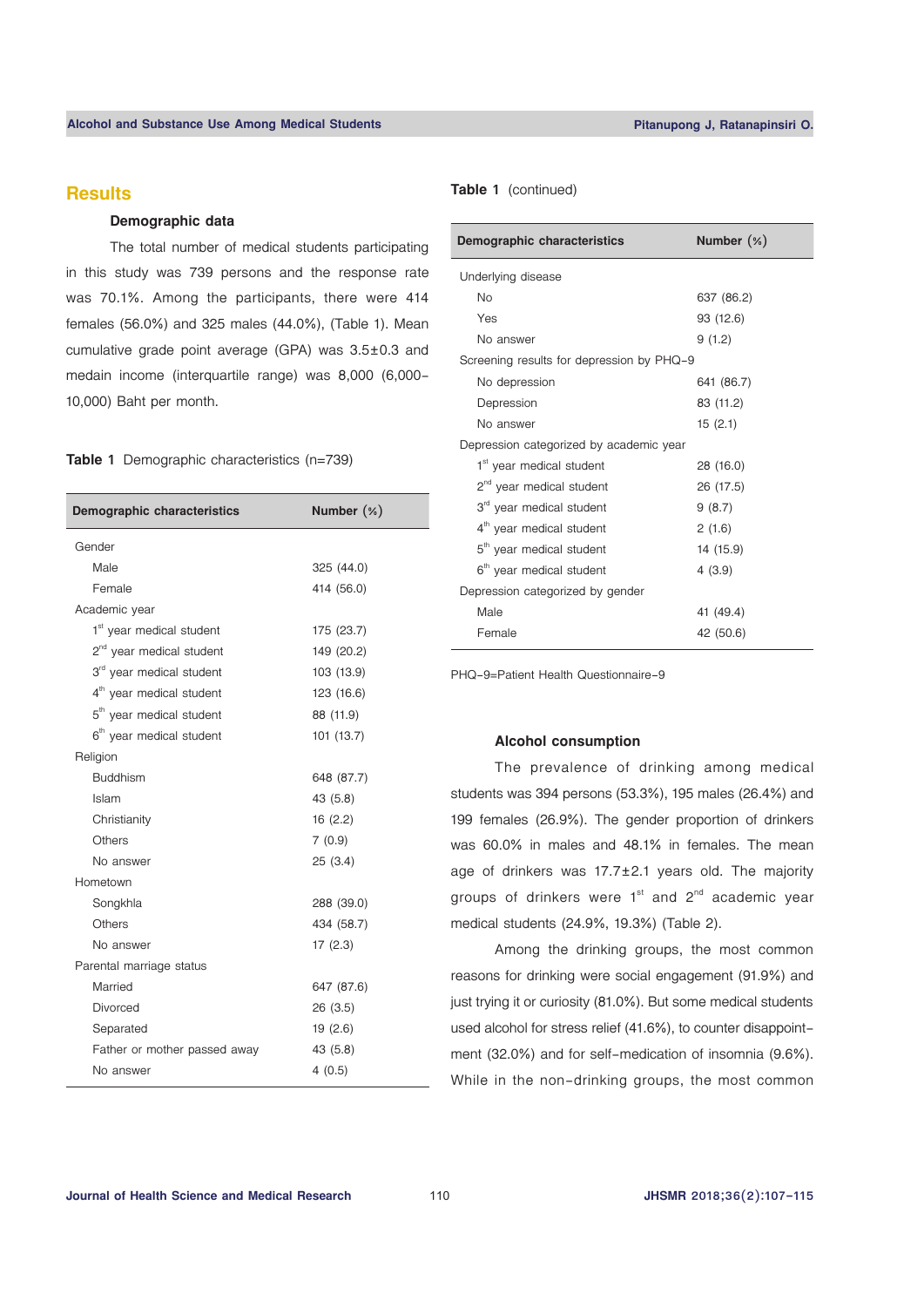reason for abstaining from alcohol was having knowledge about the harmful health effects (51.2%).

The AUDIT questionnaire found 76.9% were lowrisk drinkers, whereas high-risk drinkers, that is hazardous drinkers, harmful drinkers and the alcohol dependence were 15.5%, 3.3% and 4.3%, respectively (Table 2).

# **Table 2** Experience of drinking alcohol and substance abuse

| <b>Substance use characteristics</b>            | Number (%) |  |  |  |  |  |
|-------------------------------------------------|------------|--|--|--|--|--|
| Frequency of drinking alcohol in 1 year         |            |  |  |  |  |  |
| Never                                           | 345 (46.7) |  |  |  |  |  |
| Have been using                                 | 394 (53.3) |  |  |  |  |  |
| Severity (n=394)                                |            |  |  |  |  |  |
| Low risk drinker                                | 303 (76.9) |  |  |  |  |  |
| Hazardous drinker                               | 61 (15.5)  |  |  |  |  |  |
| Harmful use                                     | 13(3.3)    |  |  |  |  |  |
| Alcohol dependence                              | 17(4.3)    |  |  |  |  |  |
| Type of alcohol (more than 1 answer)            |            |  |  |  |  |  |
| Beer                                            | 287 (72.8) |  |  |  |  |  |
| <b>Black liquor</b>                             | 278 (70.6) |  |  |  |  |  |
| Wine                                            | 227 (57.6) |  |  |  |  |  |
| Champagne                                       | 189 (48.0) |  |  |  |  |  |
| White liquor                                    | 42 (10.7)  |  |  |  |  |  |
| At least 1 out of 6 substance abuse experiences |            |  |  |  |  |  |
| Never use                                       | 615 (83.2) |  |  |  |  |  |
| Used to use                                     | 56 (7.6)   |  |  |  |  |  |
| No answer                                       | 68 (9.2)   |  |  |  |  |  |
| Academic year (n=394)                           |            |  |  |  |  |  |
| 1 <sup>st</sup> year medical student            | 98 (24.9)  |  |  |  |  |  |
| 2 <sup>nd</sup> year medical student            | 76 (19.3)  |  |  |  |  |  |
| 3rd year medical student                        | 50 (12.7)  |  |  |  |  |  |
| 4 <sup>th</sup> year medical student            | 65 (16.5)  |  |  |  |  |  |
| 5 <sup>th</sup> year medical student            | 47 (11.9)  |  |  |  |  |  |
| 6 <sup>th</sup> year medical student            | 58 (14.7)  |  |  |  |  |  |

#### **Substance abuse**

The prevalence of other substances use (exclude benzodiazepines) among medical students was 7.6%. The most common other substances used by medical students were cigarettes (5.3%) and baraku (4.6%) (Figure 1). Only 1 medical student (1.6%) had ever used and still uses cannabis.

 Among the substance abuse group, the reasons for using were just trying or curiosity (58.9%) and social engagement (35.7%), whereas the reasons for not using drugs were having knowledge about the harmful effect of substance abuse (78.0%) and consequences (53.2%).

#### **Depression screening**

According to the PHQ-9, 11.2% of all medical students (12.6% in males and 10.1% in females) had depression. In fact, the majority of groups with depression were  $1<sup>st</sup>$ and  $2^{nd}$  academic year medical students (Table 1).

#### **Associated factors related to alcohol use**

Variables whose p-values from the univariate analysis were lower than 0.2 were included in the chi-square test (Table 3). From the multivariate analysis, there were statistically significant associated factors related to alcohol consumption (Table 4). These factors were gender and history of substance use (p-value<0.05). Using the OR, male medical students had a 1.9 greater risk of hazardous drinking, harmful drinking and alcohol dependence when compared with female medical students (95% CI=1.1-3.4). While medical students who had experience with substance use had a 3.8 greater risk of hazardous drinking, harmful drinking and alcohol dependence when compared with the non-using group (95% Cl=1.9-7.3). However, a high level of depression did not associate with high risk level of alcohol consumption.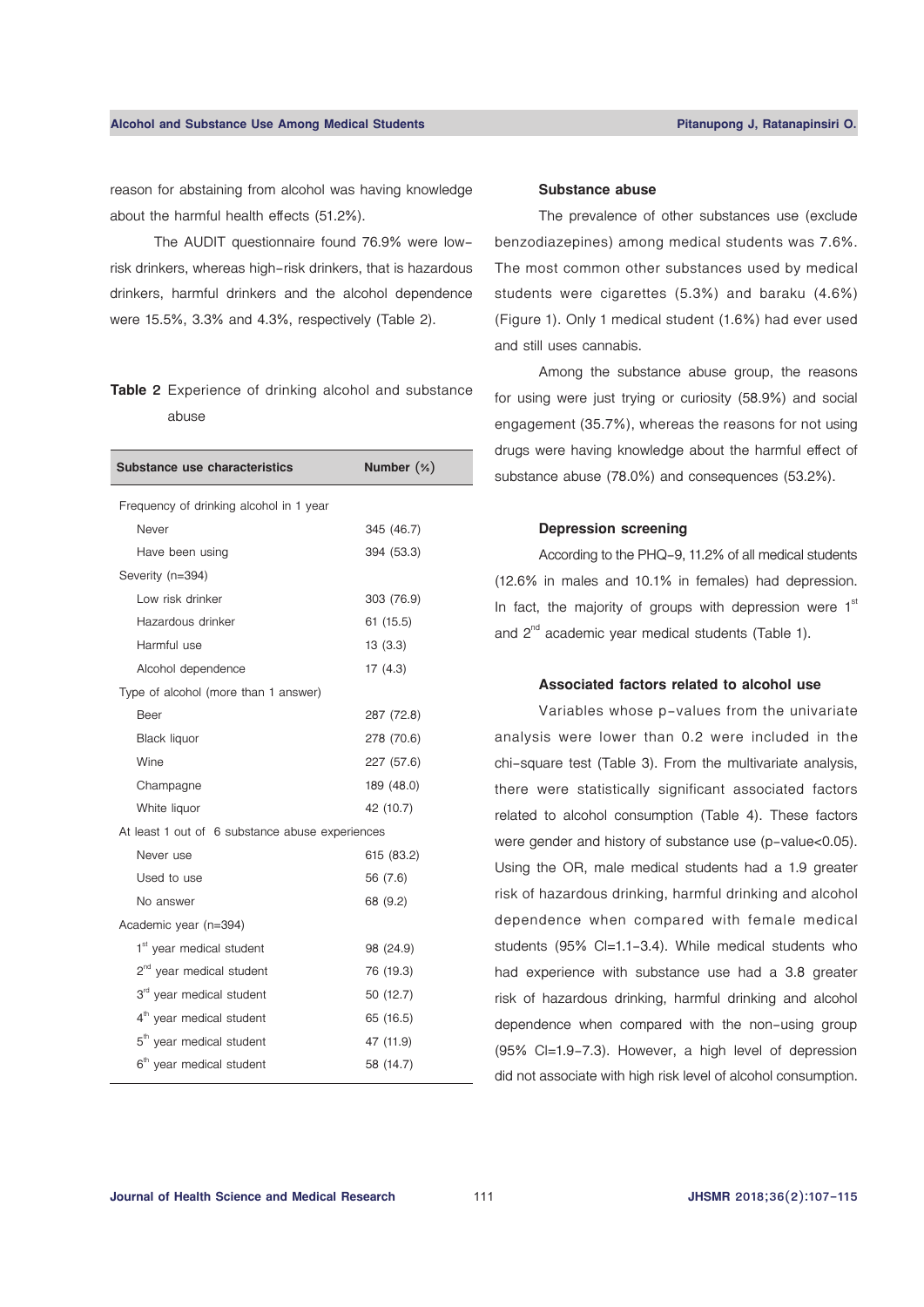

**Figure 1** Substance use

|  |  |  |  | Table 3 Association between general characteristics and risk of drinking alcohol (n=394) |  |  |  |  |  |  |
|--|--|--|--|------------------------------------------------------------------------------------------|--|--|--|--|--|--|
|--|--|--|--|------------------------------------------------------------------------------------------|--|--|--|--|--|--|

| <b>General characteristics</b>       | Risk $(n=91)$ | No risk (n=303) | P-value |
|--------------------------------------|---------------|-----------------|---------|
| Gender                               |               |                 | < 0.001 |
| Male                                 | 60 (65.9)     | 135 (44.6)      |         |
| Female                               | 31(34.1)      | 168 (55.4)      |         |
| Academic year                        |               |                 | 0.049   |
| $1st$ year medical student           | 31(34.4)      | 67(22.1)        |         |
| $2nd$ year medical student           | 20 (22.0)     | 56 (18.5)       |         |
| 3rd year medical student             | 14 (15.4)     | 36 (11.9)       |         |
| 4 <sup>th</sup> year medical student | 11(12.1)      | 54 (17.8)       |         |
| 5 <sup>th</sup> year medical student | 7(7.7)        | 40 (13.2)       |         |
| 6 <sup>th</sup> year medical student | 8(8.8)        | 50 (16.5)       |         |
| Religion                             |               |                 | 0.941   |
| <b>Buddhism</b>                      | 82 (93.2)     | 273 (94.1)      |         |
| Others                               | 6(6.8)        | 17(5.9)         |         |
| <b>Cumulative GPA</b>                |               |                 | 0.217   |
| < 3.5                                | 46 (50.5)     | 122 (40.3)      |         |
| $3.5 - 4.0$                          | 30 (33.0)     | 118 (38.9)      |         |
| No answer                            | 15(16.5)      | 63 (20.8)       |         |
| Hometown                             |               |                 | 0.918   |
| Songkhla                             | 36 (40.4)     | 121 (40.3)      |         |
| Others                               | 53 (59.6)     | 179 (59.7)      |         |
|                                      |               |                 |         |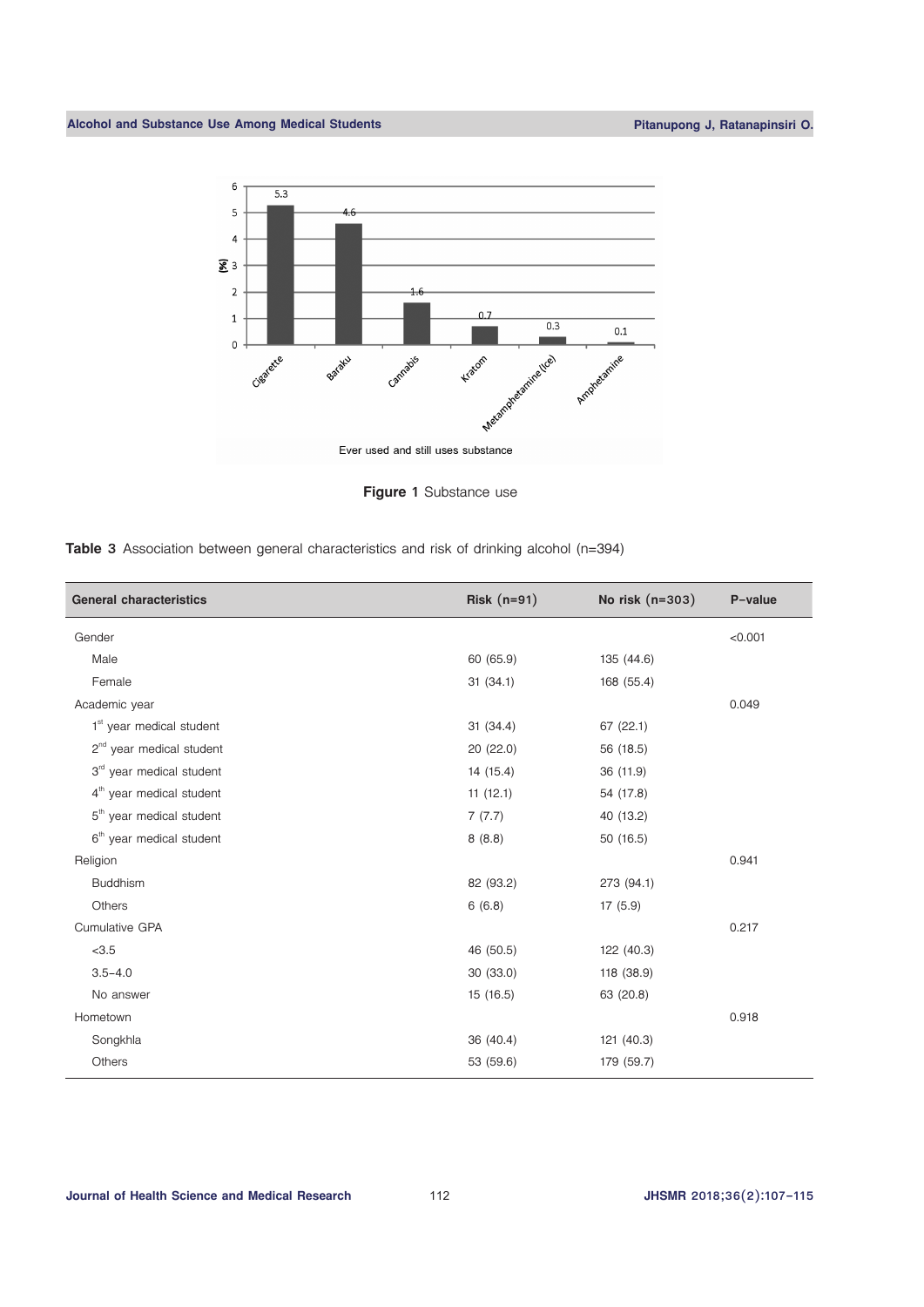# **Alcohol and Substance Use Among Medical Students Pitanupong J, Ratanapinsiri O.**

# **Table 3** (continued)

| <b>General characteristics</b>                  | Risk $(n=91)$ | No risk (n=303) | P-value |
|-------------------------------------------------|---------------|-----------------|---------|
| Hometown                                        |               |                 | 0.918   |
| Songkhla                                        | 36 (40.4)     | 121 (40.3)      |         |
| Others                                          | 53 (59.6)     | 179 (59.7)      |         |
| Parental marriage status                        |               |                 | 0.619   |
| Married                                         | 79 (86.8)     | 270 (89.4)      |         |
| Others                                          | 12 (13.2)     | 32(10.6)        |         |
| Income (Baht/per month)                         |               |                 | 0.136   |
| 1,000-9,999                                     | 40 (44.0)     | 152 (50.2)      |         |
| $\geq 10,000$                                   | 37 (40.7)     | 90 (29.7)       |         |
| No answer                                       | 14 (15.4)     | 61(20.1)        |         |
| Underlying disease                              |               |                 | 0.668   |
| None                                            | 74 (83.1)     | 258 (85.7)      |         |
| Present                                         | 15 (16.9)     | 43 (14.3)       |         |
| Experience of substance abuse                   |               |                 | < 0.001 |
| Never use                                       | 55 (67.9)     | 245 (91.1)      |         |
| At least 1 out of 6 substance abuse experiences | 26 (32.1)     | 24(8.9)         |         |
| Depression                                      |               |                 | 0.522   |
| No depression                                   | 75 (85.2)     | 262 (88.5)      |         |
| Depression                                      | 13 (14.8)     | 34 (11.5)       |         |

p-value was based on chi-square test

GPA=grade point average

## **Table 4** Factors related to alcohol use

| <b>Factors</b>                                  | <b>Crude OR</b><br>(95% CI) | <b>Adjusted OR</b><br>(95% Cl) | P-value<br>LR-test |
|-------------------------------------------------|-----------------------------|--------------------------------|--------------------|
| Gender                                          |                             |                                | 0.020              |
| Female                                          | Reference                   | Reference                      |                    |
| Male                                            | $2.6(1.5-4.4)$              | $1.9(1.1-3.4)$                 |                    |
| Experience of substance abuse                   |                             |                                | < 0.001            |
| Never use                                       | Reference                   | Reference                      |                    |
| At least 1 out of 6 substance abuse experiences | $4.8(2.6-9.0)$              | $3.8(2.0 - 7.3)$               |                    |

Multiple logistic regression, adjusted factors were gender, educational year, income and experience of substance abuse OR=odds ratio, CI=confidence interval, LR=likelihood ratio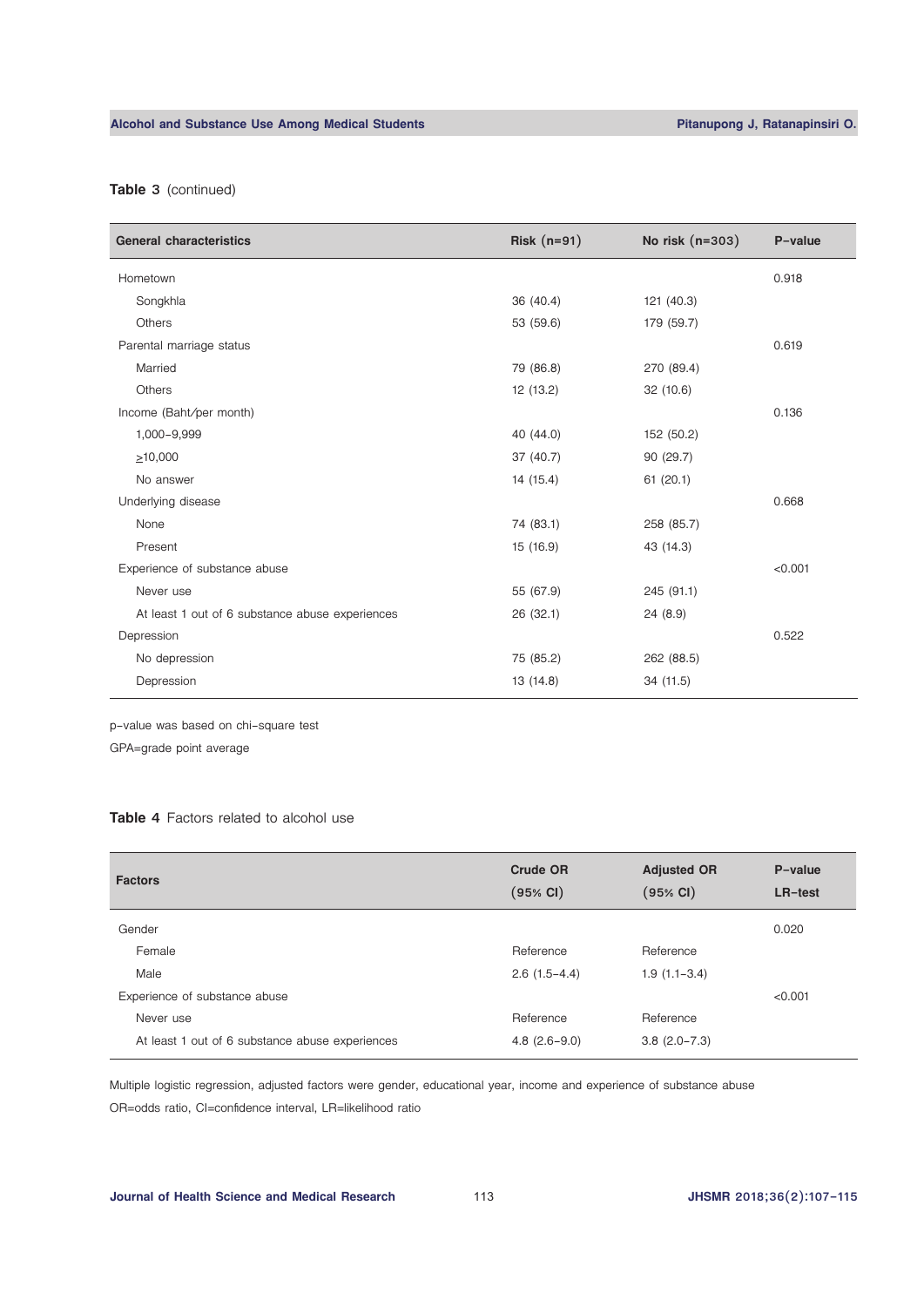# **Discussion**

This study shows the current situation of alcohol and substance use among medical students at the Faculty of Medicine, Prince of Songkla University, 2016. Comparing with cross-sectional study at Faculty of Medicine, Prince of Songkla University in 2015, the prevalence of alcohol using among medical students tended to increase. The hugely different prevalence was 26.6% in 2015 and 53.3% in 2016. Despite the same population, the reason for the difference might be the submitting options that participant confidentiality was protected.

The severity of alcohol problems among medical students tended to increase compared with Khon Kaen University's study in 2005,<sup>12</sup> which found that  $6.4\%$  of medical students had drinking problems whereas this study found 23.1% of medical students were high-risk drinkers. In this study, the majority groups of alcohol drinkers were  $1<sup>st</sup>$  and  $2<sup>nd</sup>$  academic year medical student, but the previous study showed that the majority groups were  $4<sup>th</sup>$ ,  $5<sup>th</sup>$  and  $6<sup>th</sup>$  academic year medical students. In our opinion, the reasons that the majority groups of alcohol drinkers were in the pre-clinic group, might be (1) less responsibility, shorter duty period and more free time than in the clinic group.<sup>12</sup> (2) alcohol drinking groups might have co-morbidity disorders, such as depression and used alcohol to self-medicate in order to relieve distress and suffering, $13$  and (3) a change in culture or the influence of social media on teenagers. $^3$ 

Interesting data from this study, the gender proportion of drinking was 48.1% in females and 60.0% in males. That means the trend of drinking and female drinking in teenagers might be higher than in the past. And this trend looks similar to the prevalence data of Western countries, $2,3$  while the previous cross-sectional survey in Thailand among 50,033 high school college students between 2007 and 2008 found the prevalence rates of past-year drinking 25.5% in males and 14.5%

in females. The reasons for excessive female drinking behavior might be life-style and the changing culture or using alcohol for stress reduction or self-medication of mood symptoms.<sup>13</sup> However, male drinkers had a higher risk of alcohol consequences and dependence than the female drinkers. This representative results were the significantly considered evidences needed relevant to be reviewed in future research about drinking behavior and associated adverse health and social consequences among male and female medical students.

According to this study, 7.6% of medical students had experience with substance abuse. This prevalence was lower than in previous survey among high school student in Thailand between 2007 and 2008 that found the prevalence of smoking was 4.9-35.0% and illicit substance use was  $2.4 - 17.8\%$ .<sup>17</sup> But the most important motivations for engaging in substance abuse were the same as in other studies<sup>11</sup>: curiosity (58.9%), social engagement (35.7%) and tension or anxiety releasing (19.6%).

However, the alcohol consumption risk factors associated with previous substance abuse experiences and gender. Then the university policies and prevention programs should be reviewed and reformed for alcohol consumption and substance abuse behavior in medical students, especially among males and pre-clinic groups.

# **Limitation**

The cross-sectional design of this study limited the results because cause-effect could not be inferred.

## **Implication and future recommendation**

Prospective or meta-analysis studies are needed to determine the associated factors of prevalence of alcohol and substance use problems among medical students. Furthermore, a multicenter study should be conducted by medical schools in order to compare the differences between multi-cultural areas.